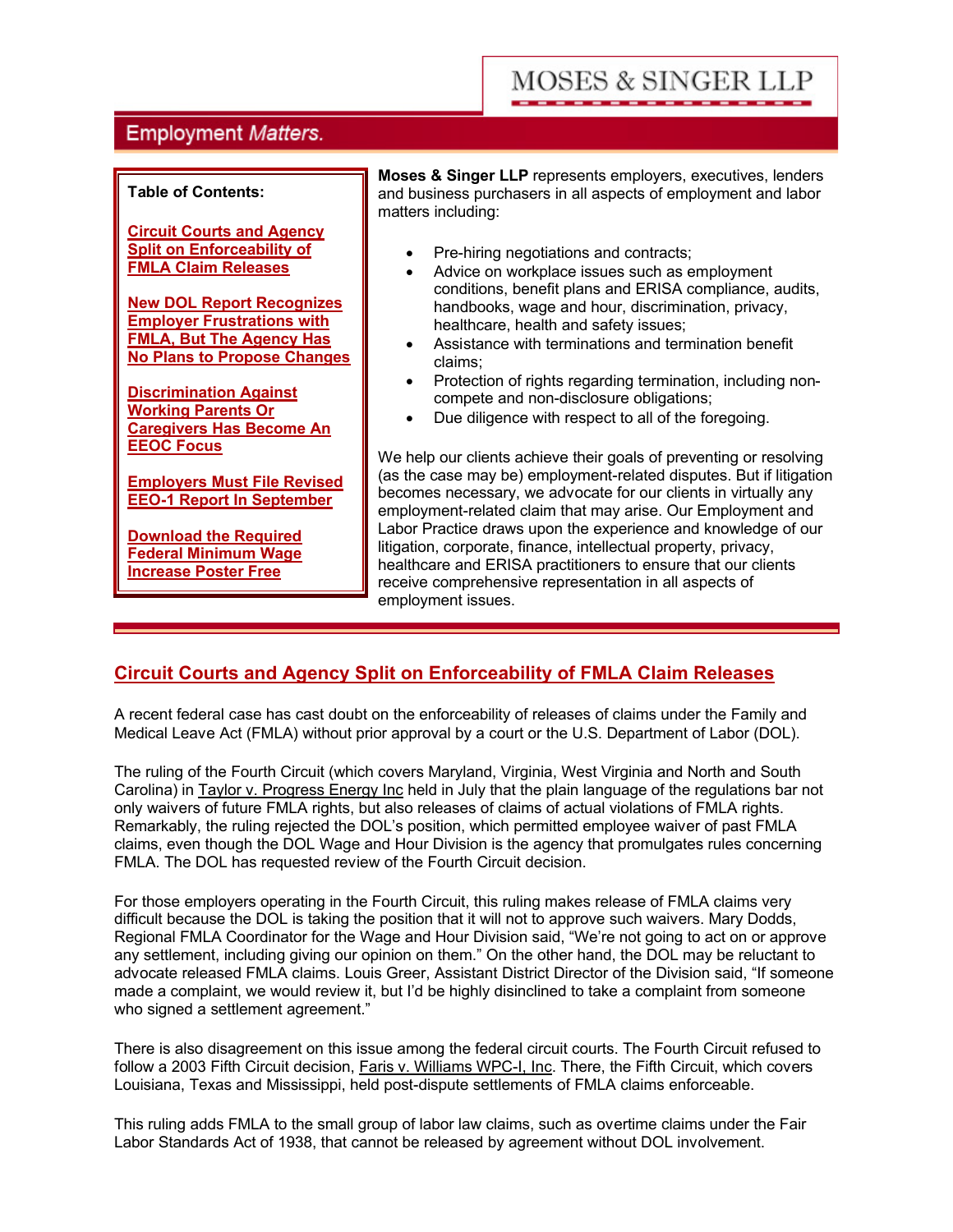Since it is uncertain at this time whether New York courts will enforce releases of FMLA claims, where FMLA matters are at issue employers are advised to contact counsel concerning the status of enforceability.

Please contact Kimberly Klein for more information at kklein@mosessinger.com.

## **New DOL Report Recognizes Employer Frustrations with FMLA, But The Agency Has No Plans to Propose Changes**

After fourteen years, the U.S. Department of Labor (DOL) undertook a review of the Family and Medical Leave Act (FMLA) regulations, concluding that employees are happy with the Act and want to see benefits expanded, while employers are frustrated by vague terms, problems managing absenteeism and perceived abuse.

Unfortunately, despite soliciting comments and culling through more than 15,000 submissions, the DOL is not proposing any regulatory changes as a result of its findings. Instead, the department views the report as promoting discussion on FMLA and how the regulatory provisions "have played out in the workplace," according to the report which was released in June 2007.

FMLA, which was enacted in 1993 and applies to employers with 50 or more employees, benefits workers and their families by providing job protection to employees who need to take time for a birth or adoption of a child or to deal with a serious illness of their own or a family member.

The report concluded that "[t]here is a broad consensus that family and medical leave is good for workers and their families, is in the public interest, and is good workplace policy." At the same time, the DOL acknowledged that "FMLA produced some unanticipated consequences in the workplace for both employees and employers."

While employees expressed desire for expanded benefits, such as more time off, paid leave, coverage of additional family members and applying FMLA to employers with less than 50 employees, employers voiced dissatisfaction and asked for clarity to help control attendance issues, vet out misuse of the leave and maintain necessary staffing levels.

Among the "unanticipated consequences", and those that cause the most frustration for employers, are:

- · unscheduled intermittent leave;
- the medical certification process;
- · defining and understanding the term "serious medical condition";
- · understanding the interplay between FMLA and the Americans with Disabilities Act;

#### **Intermittent Leave**

The report found that the "single most serious area of friction between employers and employees" is unscheduled intermittent FMLA leave by workers who claim to have chronic health conditions. Among other problems, such leave disrupts business operations, especially businesses that have time-sensitive obligations. The result, according to the DOL, has been a backlash by employers demanding detailed medical certification from doctors to confirm the legitimacy of the requests.

Employers see employees using intermittent leave as an excuse to come in late or leave early from work, obtain a preferred shift, or convert a full-time position to a permanent part-time one. In addition, employee morale of the remaining workforce suffers, either from the stress of an increased workload or from a feeling that the absent worker is misusing the leave.

## **Medical Certification**

The medical certification process apparently frustrates everybody equally – employees, employers and medical providers. Employees are concerned about their privacy and the time factor in obtaining the certification; employers are often not happy with the medical explanation and want more definitive answers (i.e. when can the employee return to work); and medical providers complain about having to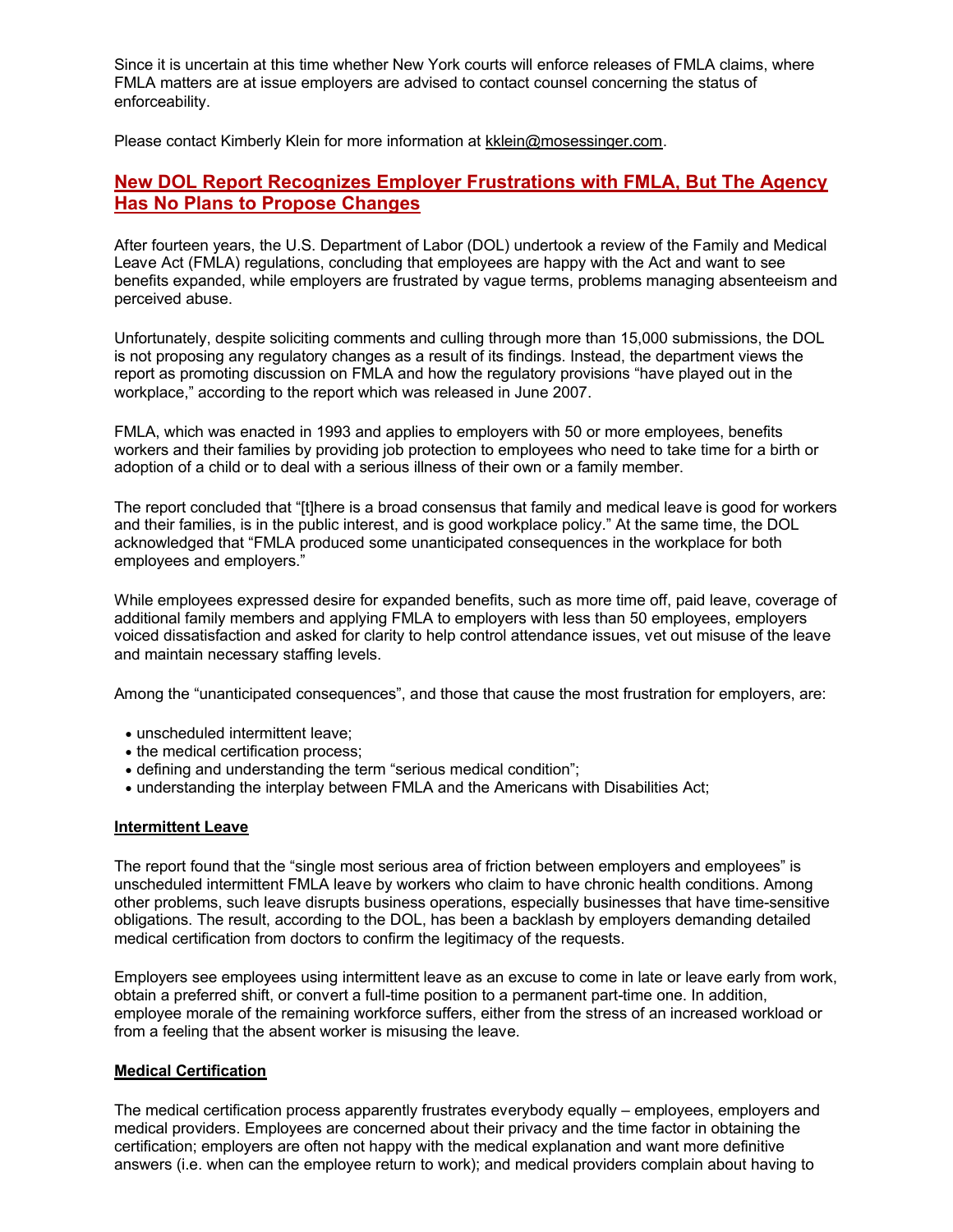predict the recovery period.

Employers are further frustrated by the lack of options to verify that employees are using FMLA leave for legitimate reasons. Employers want to be able to talk directly to medical providers and say this will help ferret out improper claims. All involved in the process believe the DOL's model certification form could be improved.

### **Serious Medical Condition**

Causing equal confusion is the definition of a "serious medical condition." Employers find the term vague and/or confusing and believe that the regulations need to provide more guidance as to what "serious" means when defining a medical condition. Medical providers have trouble reconciling the legal definition with the medical understanding of an illness.

In short, the feeling is that under the current definition every illness is serious and nothing is minor, including a drawn out common cold or flu. Currently, an illness can be serious if it involves "a period of incapacity of more than three consecutive calendar days" and treatment by a health care provider as set forth in the regulations. Employer groups want to see the three days either elongated or be counted as business days before an illness is classified as serious. Others ask that the "treatment two or more times by a health care provider" occur during the period of incapacity before the leave is approved.

### **FMLA vs. ADA**

Applying and/or reconciling FMLA with the Americans with Disabilities Act of 1990 (ADA), creates confusion for many employers. While both laws exist to protect employees and provide job security, the purpose of the laws is very different: FMLA exists to provide reasonable leave from work, while the ADA ensures that qualified individuals with disabilities have an equal opportunity to work. Employers have an obligation to apply the statute that provides the greater rights to employees.

But where both are triggered, employers struggle to determine:

- 1. whether an illness is a disability or serious medical condition;
- 2. the extent they can inquire into an employee's health condition before such inquiry infringes on an improper medical inquiry under the ADA;
- 3. their access to an employee's medical information, which is greater under the ADA then under the FMLA; and
- 4. their ability to have direct provider contact under the ADA, but not FMLA.

Among the suggestions was to allow employers to be able to obtain all relevant medical information equally under the ADA and FMLA (whether to determine if a disability exists or to grant FMLA leave), allow direct access to medical providers in all instances, and permit more of an interactive process under the FMLA similar to that under the ADA.

#### **Conclusion**

The DOL report shows that FMLA is a tremendous benefit to employees. At the same time it has brought to the forefront the difficulties employers are having administering the Act while trying to operate a business. Although the DOL does not currently intend to promulgate rules based on the findings, those who took the time to respond and voice concerns and suggestions deserve to see meaningful change. We will continue to keep you updated and inform you of any new developments.

Please contact Kimberly Klein for more information at kklein@mosessinger.com.

## **Discrimination Against Working Parents Or Caregivers Has Become An EEOC Focus**

Although not yet a "protected group" under federal discrimination and disability statutes, the U.S. Equal Employment Opportunity Commission (EEOC) has issued a guidance warning employers that certain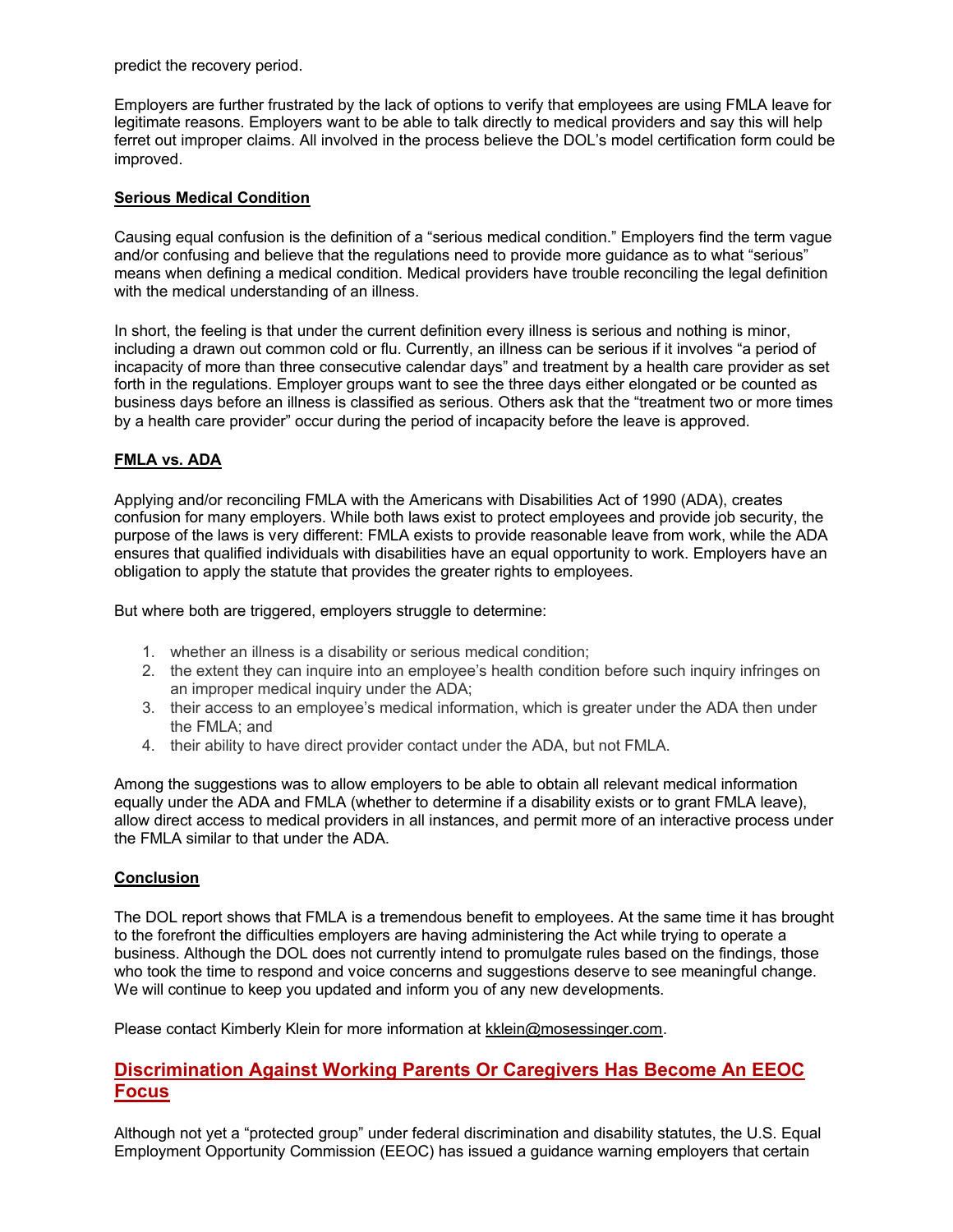acts can result in discrimination against working parents and others with caregiving responsibilities. The Guidance is a response by the EEOC to assist employees who struggle to balance work and family, and focuses on working mothers and fathers, pregnant workers, women of color, individuals with disabilities and other caregivers.

### **The Guidance describes the following scenarios that could result in unlawful treatment:**

Treating male caregivers more favorably than female caregivers, such as denying women with young children an employment opportunity that is available to men with young children. (Example)

## **Sex-based stereotyping of working women:**

Reassigning a woman to less desirable projects based on the assumption that, as a new mother, she will be less committed to her job. (Example)

Reducing a female employee's workload after she assumes full-time care of her niece and nephew based on the assumption that, as a female caregiver, she will not want to work overtime. (Example)

Subjective decision making, such as lowering subjective evaluations of a female employee's work performance after she becomes the primary caregiver of her grandchildren, despite the absence of an actual decline in work performance. (Example)

Assumptions about pregnant workers, such as limiting a pregnant worker's job duties based on pregnancy-related stereotypes. (Example)

Discrimination against working fathers, including denying a male caregiver leave to care for an infant under circumstances where such leave would be granted to a female caregiver. (Example)

Discrimination against women of color, such as reassigning a Latina worker to a lower-paying position after she becomes pregnant. (Example)

Stereotyping based on association with an individual with a disability, including refusing to hire a worker who is a single parent of a child with a disability based on the assumption that caregiving responsibilities will make the worker unreliable. (Example)

#### **Hostile work environment affecting caregivers:**

Subjecting a female worker to severe or pervasive harassment because she is a mother with young children. (Example)

Subjecting a female worker to severe or pervasive harassment because she is pregnant or has taken maternity leave. (Example)

Subjecting a worker to severe or pervasive harassment because his wife has a disability. (Example)

## **What Employers Can Do To Avoid Unlawful Acts**

Employers must be sensitive to family/work balance issues. While family needs can interrupt business operations, usually in the form of absenteeism, employers must think twice before taking an adverse action against an employee with caregiving responsibilities. The Guidance advises that employers should consider whether any of the following influenced the decision making process:

- · whether an employee was treated differently once that employee assumed caregiving obligations, got married or became pregnant;
- · whether single and/or childless employees are being treated more favorably than women or men employees with caregiving responsibilities;
- · whether factors such as children and/or marital status played a role in promoting and/or hiring a single or childless employee over a married employee with children; or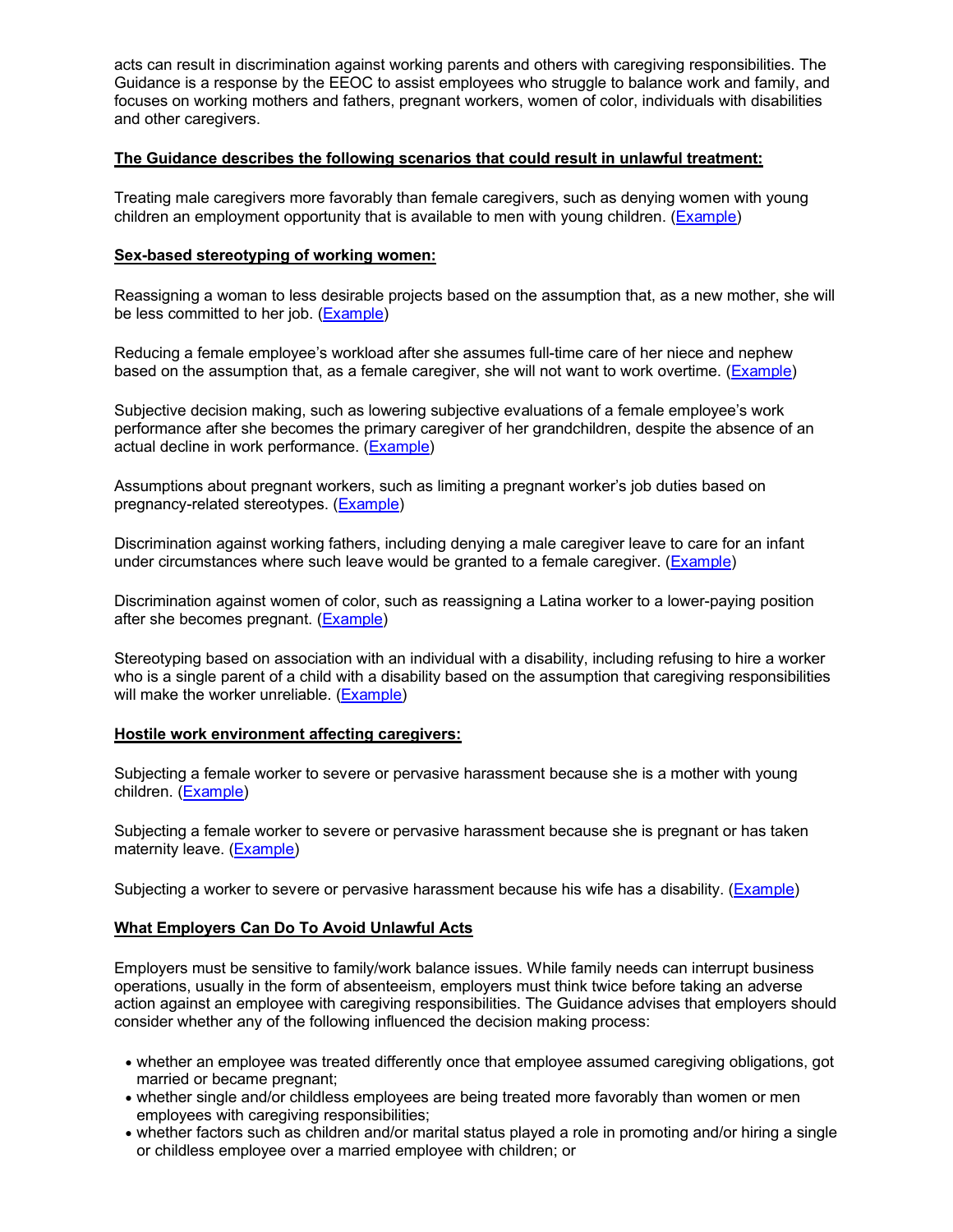· whether the decisionmaker(s) made stereotypical or derogatory comments about pregnant workers, working mothers or other caregivers;

Decisions to hire, promote and/or terminate should be based on credentials, merit and/or performance, and not assumptions based on marital status, children, pregnancy or association with an individual with a disability.

Please view the above "Examples" on our website at: [http://](http://www.mosessinger.com/eEmploymentMatters/doc3.htm)<www.mosessinger.com/eEmploymentMatters/doc3.htm>

Please contact Kimberly Klein for more information at kklein@mosessinger.com.

## **Employers Must File Revised EEO-1 Report In September**

The U.S. Equal Employment Opportunity Commission (EEOC) has revised the EEO-1 Report, which requires certain employers to annually file an anonymous count of their employees by job category and by ethnicity, race and gender. Employers must file the revised form by September 30, 2007.

All private employers with 100 or more employees, and all employers with federal government contracts of \$50,000 or more and 50 or more employees, are required to file the new EEO-1 Report. The EEO-1 Report is confidential, and the data is used by the EEOC to support its enforcement of federal discrimination statutes.

The revised EEO-1 Report makes changes to the: (1) ethnic and racial categories; and (2) job categories. In addition, in an area that has been a source of confusion for employers in the past, the EEOC now strongly endorses self-identification of race and ethnic categories, as opposed to visual identification by the employer. Thus, employees are encouraged to identify the category that best describes their race or ethnicity, as opposed to the employer doing so. If an employee refuses to selfidentify, the employer can make that determination visually or from employment records.

Although employers do not have to resurvey current employees for the 2007 EEO-1 Report, the EEOC encourages them to do so since the categories have changed. Also, the self-identification method, if not used by the employer in the past, will allow the employee to describe him/herself as opposed to the employer. New hires should be asked to self-identify "as soon as possible."

The following are the changes made to the race and ethnic categories:

- added a new category titled "Two or more races";
- · divided "Asian or Pacific Islander" into two separate categories: "Asian" and "Native Hawaiian or other Pacific Islander";
- · renamed "Black" as "Black or African American"; and
- · renamed "Hispanic" as "Hispanic or Latino".

As a result, there are now seven race and ethnic categories: Hispanic or Latino; White; Black or African American; Native Hawaiian or Other Pacific Islander; Asian; American Indian or Alaska Native; and Two or More Races. These categories are further broken down by male/female.

In addition, the current category titled "Officials and Managers" is now divided into two levels based on responsibility and influence within the organization, according to the EEOC:

Executive/Senior Level Officials and Managers (plan, direct and formulate policy, set strategy and provide overall direction; in larger organizations, within two reporting levels of CEO)

First/Mid-Level Officials and Managers (direct implementation or operations within specific parameters set by Executive/Senior Level Officials and Managers; oversee day-to-day operations) The other job categories are: Professionals; Technicians; Sales Workers; Administrative Support Workers; Craft Workers; Operatives; Laborers and Helpers; and Service Workers.

When surveying the workforce, employers must use employment figures from any pay period between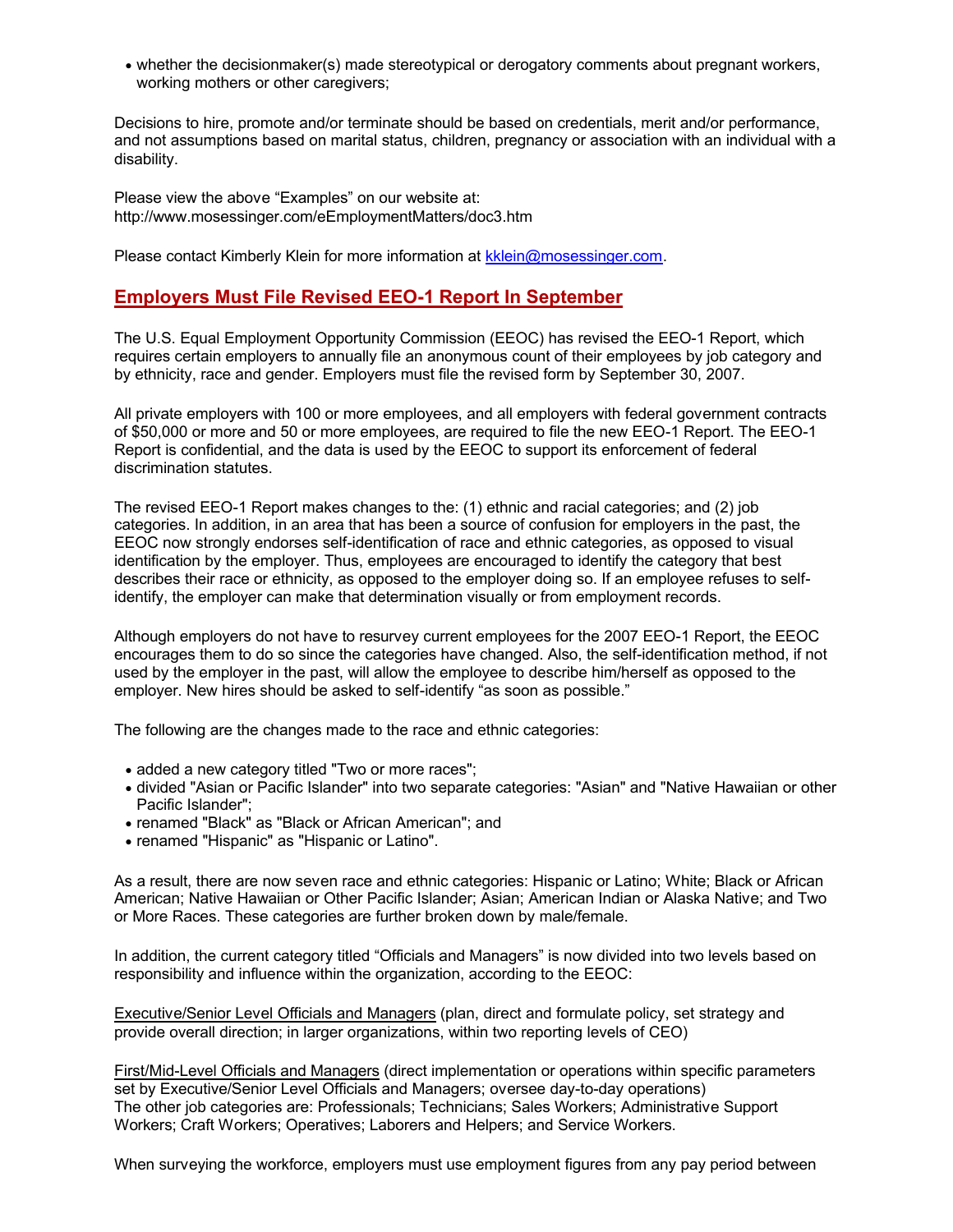July and September of the survey year, in this case, 2007. All results of the self-identification surveys should be kept separate from an employee's personnel file and should not be made available to those responsible for personnel decisions.

The EEOC strongly recommends that employers fill out and file the EEO-1 Report online. Instructions on how to file can be found at: [http://w](http://www.eeoc.gov/eeo1survey/howtofile.html)[ww.eeoc.gov/eeo1survey/howtofile.html](www.eeoc.gov/eeo1survey/howtofile.html). The new EEO-1 Report and supporting documents can be found at: [http://](http://www.eeoc.gov/eeo1/index.html)<www.eeoc.gov/eeo1/index.html>.

Please contact Kimberly Klein for more information at kklein@mosessinger.com.

## **Download the Required Federal Minimum Wage Increase Poster Free**

Please see attached printout.

## **Employment and Labor Group**

**James Alterbaum** 212.554.7886 jalterbaum@mosessinger.com

**Arlene G. Dubin** 212.554.7651 adubin@mosessinger.com

**Cathy J. Frankel** 212.554.7848 cfrankel@mosessinger.com

**Solomon P. Friedman** 212.554.7830 sfriedman@mosessinger.com

**Steven J. Glaser** 212.554.7820 sglaser@mosessinger.com

**Howard R. Herman** 212.554.7847 hherman@mosessinger.com

**Kimberly Klein** 212.554.7853 kklein@mosessinger.com

**David Rabinowitz** 212.554.7815 drabinowitz@mosessinger.com

**Abraham Y. Skoff** 212.554.7897 askoff@mosessinger.com

**Philippe A. Zimmerman** 212.554.7895 pzimmerman@mosessinger.com

**Robert D. Lillienstein** 212.554.7807 rlillienstein@mosessinger.com

## MOSES & SINGER LLP

MOSES & SINGER LLP has served its clients skillfully and decisively since 1919. We provide cost effective and result-focused legal services in the following primary areas:

- o Banking and Finance
- o Business Reorganization, Bankruptcy and Creditors' Rights
- o Corporate Securities and M & A
- o Employment and Labor
- o Entertainment, Advertising, IP and Internet/Technology
- o Healthcare
- o Hotel and Hospitality
- o Litigation
- o Matrimonial
- o Private Funds
- o Legal Ethics & Law Firm Practice
- o Real Estate
- o Trusts and Estates and Wealth Preservation
- o Tax